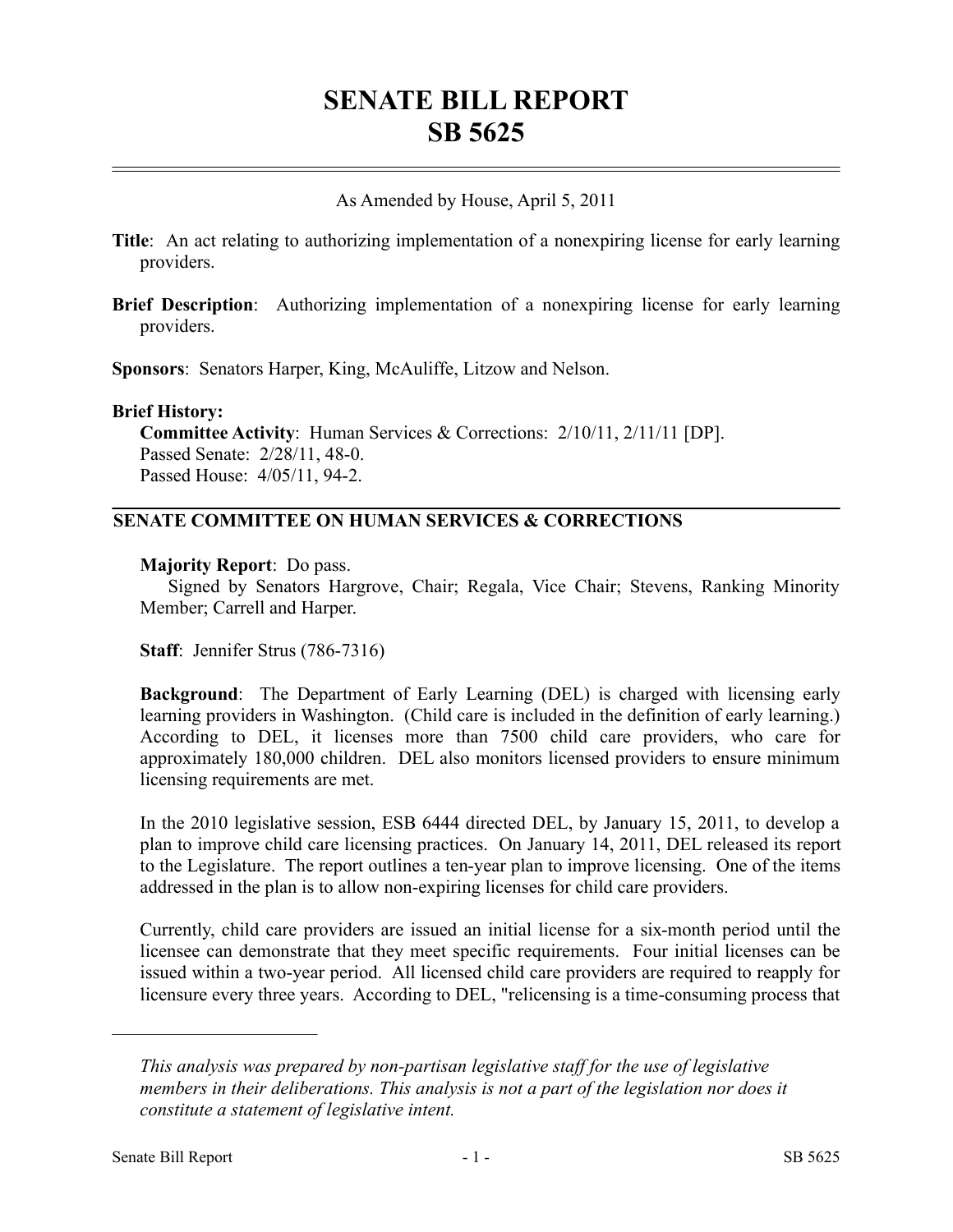involves much paperwork for both the licensor and provider, and culminates in a relicensing visit that can last several hours."

According to a 2008 survey administered by the National Association for Regulatory Administration and National Child Care Information and Technical Assistance Center, the following 12 states use the non-expiring license model: Arkansas, California, Colorado, Georgia, Kansas, Maryland, North Carolina, Nebraska, Oklahoma, South Dakota, Texas, and Wisconsin.

**Summary of Bill**: Fully licensed child care providers are no longer required to reapply for licensure every three years. Instead, full licenses will remain valid so long as licensees submit the following items to DEL on an annual basis:

- the annual licensing fee;
- a declaration indicating the intent to either continue or cease operating a licensed child care program;
- a declaration of compliance with all licensing rules; and
- a background check application, according to DEL's established schedule.

If a licensee fails to submit the items listed above, the license will expire, and the licensee must submit a new application for licensure.

**Appropriation**: None.

**Fiscal Note**: Available.

### **Committee/Commission/Task Force Created**: No.

**Effective Date**: Ninety days after adjournment of session in which bill is passed.

**Staff Summary of Public Testimony**: PRO: This bill will substantially reduce the administrative paperwork burden on DEL and the child care providers. This is important to overall health and safety because it will allow more time for DEL to concentrate on and assist child care providers who have had issues. Licensors spend over 10 percent of their time relicensing providers. It is a national recommendation that states go to non-expiring licenses and 12 other states currently do it. During the provider's last licensing visit, the licensor was in her home for more than six hours even though nothing has changed physically about the provider's home. Providers are asked to submit a lot of paperwork the first time they are licensed; and this paperwork, that must be done even at relicensing, is a huge burden for child care providers. It would also free up DEL licensing staff as well.

**Persons Testifying**: PRO: Kristen Holabird, SEIU 925; Kathy Yazi, child care provider; Amy Blondin, DEL.

### **House Amendment(s)**:

- Requires DEL to establish time frames for monitoring visits of non-expiring licensees.
- Requires DEL to consider whether an agency is in good standing when determining the most appropriate approach and process for monitoring visits.